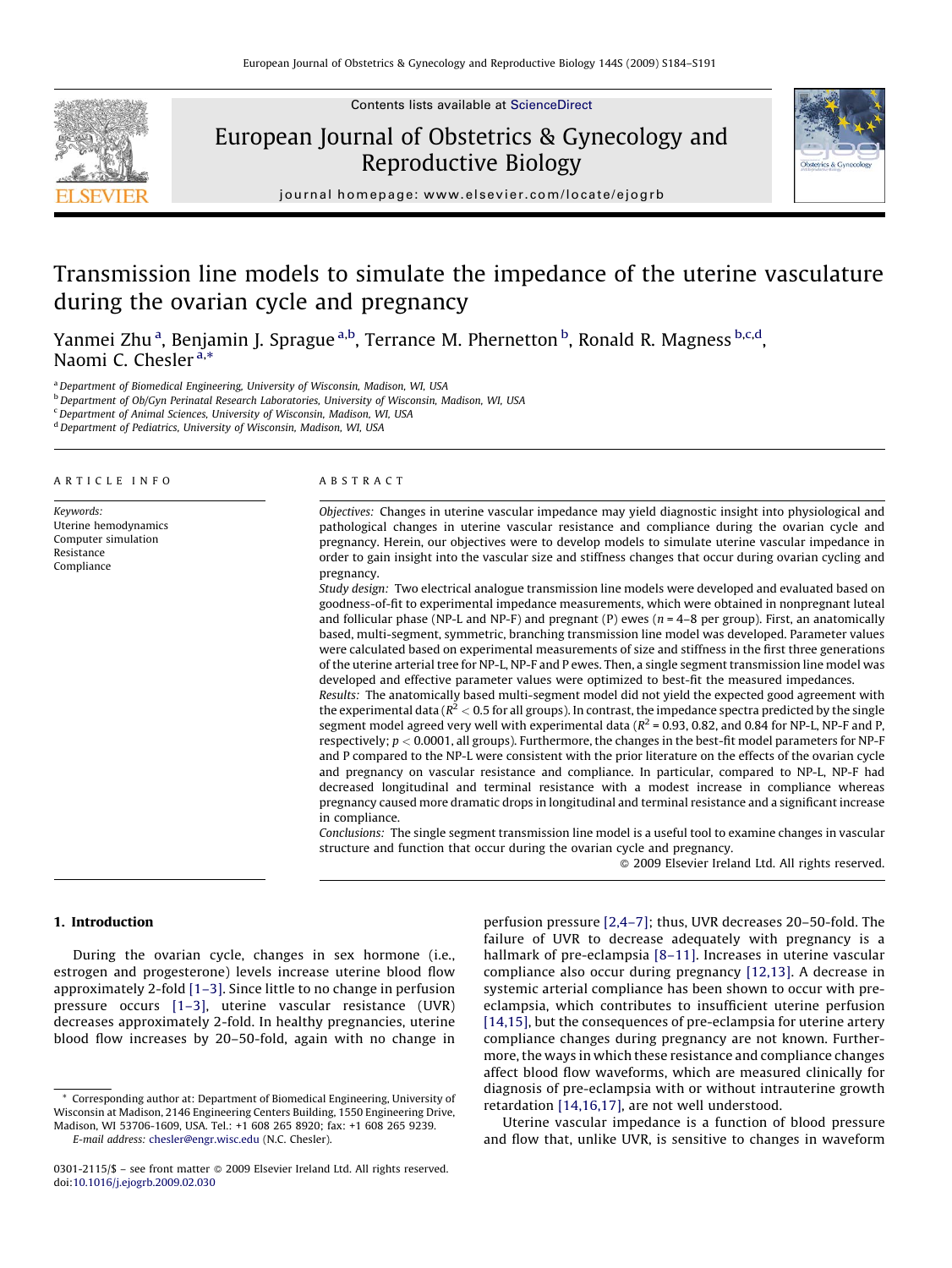<span id="page-1-0"></span>that are caused by longitudinal arterial resistance and arterial compliance. Whereas UVR measures the opposition to steady flow, impedance measures the opposition to pulsatile flow and is affected by pulse wave reflections in the vascular bed. Also unlike UVR, impedance is complex and frequency dependent. Thus, it can be difficult to gain simple insights into vascular structure and function changes from an experimentally measured impedance spectrum. A computer model of pulsatile blood flow dynamics in a vascular network that captures the dependencies of hemodynamic function (i.e., impedance, based on pulsatile pressure–flow relationships) on vascular structure (i.e., size, number and mechanical properties) can be a useful tool to explore mechanisms by which physiological and pathological changes in blood flow patterns arise during the ovarian cycle and with pregnancy.

Many features of pulsatile pressure and flow in a vascular system can be modeled by an electrical circuit model in which blood flow and pressure are represented by electrical current and voltage, respectively [\[18–20\].](#page-7-0) Either lumped parameter or transmission line models can be used, but only transmission line models capture details of wave reflections that are critical to pulsatile pressure–flow relationships [\[21\]](#page-7-0). Three-dimensional finite element (or finite volume or finite difference) numerical models can also be used to predict blood pressure and flow patterns but only if the walls are modeled as compliant and physiologically realistic outlet boundary conditions are used. The use of compliant walls in a complex, branching vascular network requires significant computational resources; furthermore realistic pressure and flow data below the arteriolar level in the uterine circulation are not available. Thus, here we used transmission line models to predict uterine vascular pulsatile pressure–flow relationships during the ovarian cycle and with pregnancy.

A transmission line model of the uterine vasculature was first proposed by Mo et al. [\[22\].](#page-7-0) This model represented each arterial segment as a resistor  $(R)$  in series with an inductor  $(L)$  to model the vessel longitudinal impedance, and one capacitor (C) to model the elasticity of the vessel wall. A terminal load resistor  $(R<sub>I</sub>)$  ensured appropriate steady state behavior. Hill et al. [\[23\]](#page-7-0) modified Mo's model into a viscoelastic two-load model that better fit the umbilicoplacental impedance spectra of fetal sheep.

In this study, two transmission line models were developed and evaluated for their ability to predict ovine uterine vascular impedance measured at two time points in the ovarian cycle and in pregnancy. The first was an anatomically based, multisegment, symmetric branching model in which parameter values were selected based on experimental measurements. The second was a single-segment, effective model in which parameters values were optimized to best-fit experimentally obtained impedance spectra. The effects of the ovarian cycle and pregnancy on parameter values were investigated. In addition, we investigated the effects of the single-segment model parameter values on impedance spectra and blood flow.

# 2. Materials and methods

## 2.1. Transmission line models

Based on the work by Mo et al. [\[22\],](#page-7-0) we modeled a single artery in the uterine arterial tree with a distributed resistor  $(R)$  in series with a distributed inductor  $(L)$  representing the vessel longitudinal resistance and inertance, respectively, and one distributed capacitor (C) representing the elasticity of the vessel wall. For any given arterial segment in the transmission line model, the propagation coefficient ( $\gamma$ ) and characteristic impedance ( $Z_c$ ) for each segment are calculated as

$$
\gamma = \sqrt{(R + jwL)(jwC)}\tag{1}
$$

$$
Z_C = \sqrt{\frac{R + jwL}{jwC}}\tag{2}
$$

where  $j = \sqrt{-1}$  and w is the radial frequency ( $w = 2\pi f$  where f is a frequency component of the heart rate) [\[24\]](#page-7-0). For a segment of length *l*, if the downstream load impedance is  $Z_l$ , the input impedance upstream is [\[24\]](#page-7-0)

$$
Z_{in} = Z_c \left[ \frac{Z_L + Z_c \tanh(\gamma l)}{Z_c + Z_L \tanh(\gamma l)} \right]
$$
\n(3)

A preliminary analysis of uterine arterial tree structures in pregnant and nonpregnant ewes (see Fig. 1) revealed no significant differences in number of arteries in the first three generations. Therefore, for our anatomically based transmission line model, we used the same basic structure for nonpregnant and pregnant cases. In particular, a three-level symmetric branching tree structure in which four identical daughter branches (tertiary,  $k = 3$ ) originated from each of two identical daughter branches (secondary,  $k = 2$ ), which originated from the main uterine artery (primary,  $k = 1$ ), was assumed ([Fig. 2A](#page-2-0)). Then, for all identical segments at a given level  $k$ 

$$
Z_{k,in} = Z_{k,C} \left[ \frac{Z_{k,L} + Z_{k,C} \tanh(\gamma_k l_k)}{Z_{k,C} + Z_{k,L} \tanh(\gamma_k l_k)} \right]
$$
(4)

And because of the symmetry of the branching structure

$$
Z_{k,L} = \frac{1}{n_{k+1}} Z_{(k+1),in} \tag{5}
$$

where  $n_{k+1}$  is the number of identical elements that originate from the end of segment  $k$  and which constitute the segments at level  $k + 1$ . For the tertiary branches ( $k = 3$ ),  $n_{k+1} = 1$  and the terminal load impedance was assumed to be a pure resistance such that  $Z_{3I} = R_I$  [\(Fig. 2A](#page-2-0)).

Parameter values for this multi-segment, symmetric branching model were based on experimental measurements of primary, secondary and tertiary arteries in the uterine vascular bed in nonpregnant (both follicular and luetal phase) and pregnant ewes. To calculate these parameter values, we made several assumptions



Fig. 1. A representative Mercox casting of the uterine arterial tree from a single horn of a nonpregnant ewe.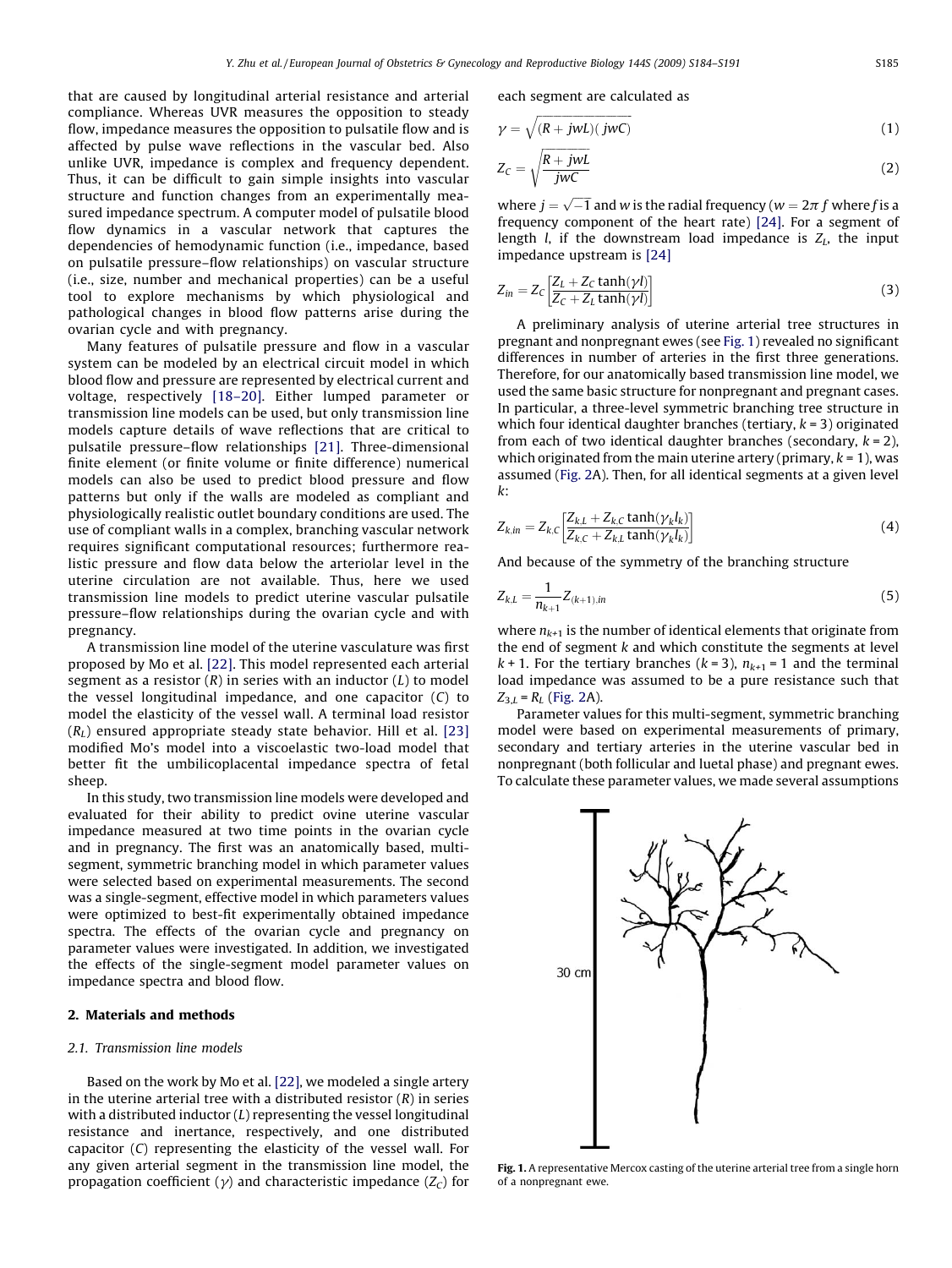<span id="page-2-0"></span>

Fig. 2. Transmission line models used to simulate the ovine uterine vasculature impedance. (A) Anatomically based, multi-segment, symmetric branching model and (B) single-segment effective model.

consistent with the prior literature [\[18,19,22\].](#page-7-0) First, blood was assumed to be Newtonian and incompressible such that the Navier–Stokes equations could be used. Second, blood flow in each arterial segment was assumed to be fully developed and symmetric about the axis. Third, leakage from the small branches of the main artery that supply the cervix area were ignored. And, fourth, we assumed that artery walls were linearly elastic and nonviscous with elastic modulus  $E_k$ . Given these assumptions, the parameter values  $R_k$ ,  $L_k$  and  $C_k$  were [\[25\]](#page-7-0)

$$
R_k = \frac{8\mu}{\pi r_k^4} \quad l_k \quad \left[\frac{Ns}{m^5}\right] \tag{6}
$$

$$
L_k = \frac{9\rho}{4\pi r_k^2} l_k \left[\frac{Ns^2}{m^5}\right] \tag{7}
$$

$$
C_k = \frac{3\pi r_k^3}{2E_k h_k} l_k \left[\frac{m^5}{N}\right]
$$
 (8)

where  $r_k$  is the vessel internal radius at a physiological pressure,  $E_k$ is the Young's modulus of the vessel wall,  $h_k$  is vessel wall thickness, and  $l_k$  is the segment length, for each identical segment in a single generation of the arterial tree ( $k = 1, 2$  or 3), and  $\rho$  is the mass density of blood, and  $\mu$  is the blood viscosity. Blood density and viscosity values of 1060 kg/m<sup>3</sup> and 3.9  $\times$  10<sup>-3</sup> Pa s, respectively, were used. The methods used to experimentally measure  $r_k$ ,  $E_k$ , and  $h_k$ , as well as  $l_k$ , are described below (Section 2.2). The terminal load resistance  $(R_L)$  was set equal to the primary artery input impedance  $Z_{1,in}$  at 0 Hz (equal to UVR) times the number of (identical) terminal load resistors since they all act in parallel. For the branching structure assumed here,  $R_L$  = 8 UVR.

We also developed a non-anatomical single-segment transmission line that ''effectively'' represents the uterine vasculature (Fig. 2B). Hence, we call it a single-segment effective transmission line model. In this case, the parameters R, L, C and transmission line length l do not reflect characteristics of individual arterial segments but the overall arterial network behavior. For a singlesegment transmission line,  $Z_{1,in}$  is given by Eq. [\(4\)](#page-1-0) with  $R_L$  = UVR. For this model, the method of least squares was used to find the model parameter values R, L, C and l that best fit the experimentally obtained uterine vascular impedance spectra. The Nelder–Mead simplex (direct search) method was used to minimize the sum of squared differences between the measured and predicted values with the constraint that the parameter values had to be positive.

Both the multi-segment and single-segment effective models were implemented in MATLAB (The MathWorks Inc., Natick, MA). Predicted input impedance spectra were calculated based on the appropriate set of parameter values in the frequency range of interest (0–10 Hz). The maximum frequency (10 Hz) was chosen to be five times the normal heart rate ( $\sim$ 2 Hz). The models were first used to repeat Hill's work [\[23\]](#page-7-0) on wave transmission model in the umbilicoplacental circulation. Once the computations were thus checked, each model was used to calculate the uterine vascular impedance magnitude spectra in the nonpregnant luteal phase (NP-L), nonpregnant follicular phase (NP-F) or pregnant (P) state. Goodness-of-fit was evaluated based on the square of the correlation coefficient between the predicted and measured impedance spectra  $(R^2$  value) and the significance of the correlation (p value).

## 2.2. Experimental data collection

Procedures for animal handling and protocols for experiments were approved by the University of Wisconsin-Madison Research and Animal Care and Use Committees of both the Medical School and the College of Agriculture and Life Sciences. Data from three groups of multiparous female sheep of mixed western breeds were used: two nonpregnant groups in different phases of the ovarian cycle and one late-gestation, pregnant group. The nonpregnant (NP) animals ( $n = 13$ ) were experimentally synchronized and sacrificed during two distinct controlled points of the ovarian cycle. These were the late follicular phase during the peri-ovulatory period (NP-F,  $n = 7$ ) and the late luteal phase 10–11 days post-ovulation (NP-L,  $n = 6$ ) as described previously [\[26\].](#page-7-0) The pregnant group (P,  $n = 10$ ) were studied at 120–130 days gestation. The natural gestation length for sheep is 145–147 days.

Uterine arterial blood pressure (UAP) and heart rate (HR) were measured via a fluid-filled catheter inserted near the uterine artery, after anesthetization. Uterine blood flow (UBF) through the primary uterine artery was measured using a 3 mm or 6 mm ultrasound probe (3RS and 6RS probes, Transonic Systems Inc., Ithaca, NY), depending on the size of the vessel. UAP, HR and UBF were sampled simultaneously at 1000 Hz using WinDaq Pro Data Acquisition software (DATAQ Instruments, Akron, OH).

To calculate experimental uterine vascular impedance spectra, UAP and UBF waveforms for ten sequential cardiac cycles were isolated and independently analyzed. Values were averaged for each animal. Coefficients of variation within each animal were less than 8%. Digital signal processing prior to frequency analysis included Hann windowing and zero-padding. These processed waveforms were then resolved into their frequency components using a discrete fast Fourier transform. The ratio of pressure to flow at each harmonic of the heart rate was computed as previously described [\[11,17,27\].](#page-7-0) Here we consider only impedance magnitude because the distance between the sites of pressure and flow measurement made the impedance phase calculation unreliable and because the impedance magnitude typically contains more clinically relevant information [\[28\].](#page-7-0)

After the hemodynamic measurements were obtained, right and left uterine artery outer diameters were measured  $OD<sub>in vivo</sub>$ . Following sacrifice and hysterectomy, the uterine artery branching networks from each horn of the uterus were dissected and kept intact. Within 30 min, Mercox acrylic casting material was perfused into the artery network until the left and right uterine artery outer diameters matched the  $OD<sub>in vivo</sub>$  measurements. Then, outer diameters throughout the Mercox-filled arterial network were measured (OD<sub>m</sub>). Within 10 min the Mercox solidified, producing an internal cast of the pressurized arterial network. The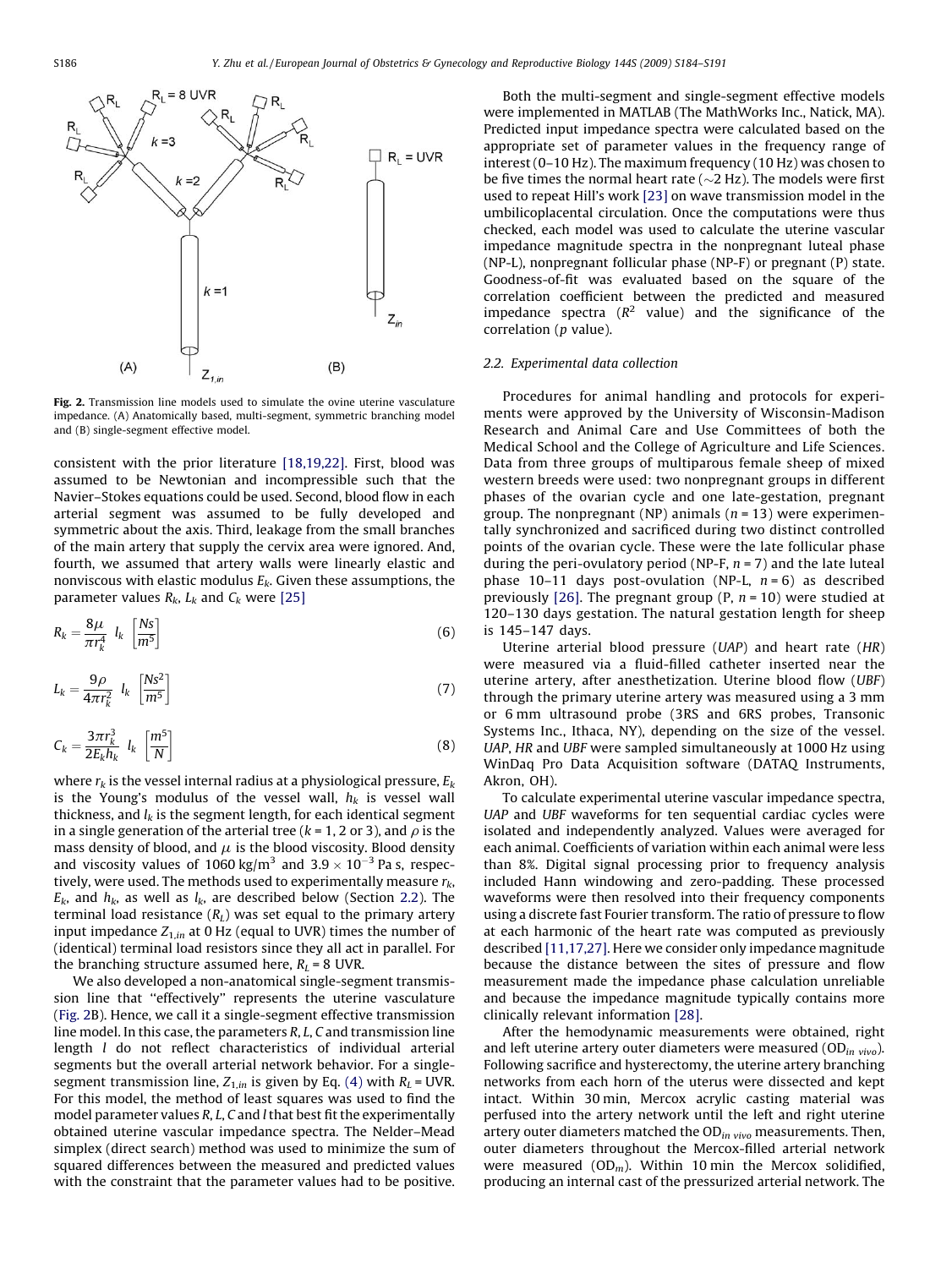<span id="page-3-0"></span>first three generations of the uterine vascular tree were then traced and labeled in this inflated state [\(Fig. 1](#page-1-0)); measurements of artery inner diameter (ID<sub>m</sub>) and length (Length<sub>m</sub>) were made from the casting material. At least two measurements were made at each level in each animal. Finally, from the ID<sub>m</sub>, Length<sub>m</sub> and OD<sub>m</sub> measurements, wall thickness ( $WT_m$ ) was calculated for each generation in the arterial tree assuming conservation of mass. Single values for  $ID_{m,k} WT_{m,k}$  and Length<sub>m,k</sub> for each  $k = 1, 2$  and 3 were obtained for each animal based on an average of 2–4 arteries. These values were then averaged for each group (NP-L, NP-F and P) and standard error was calculated.

Second generation arteries from each uterine arterial network were harvested for measurement of circumferential elastic modulus E as described in detail elsewhere in this issue [\[29\].](#page-7-0) Briefly, arteries were isolated, harvested and perfused ex vivo. Outer diameter and length were measured during pressurization from 0 to 120 mmHg in 10 mmHg increments. Circumferential stress and strain were calculated using standard formulations and the slope in a physiological pressure range was taken as E. For additional methodological details, we refer the reader to [\[29\].](#page-7-0)

## 3. Results

## 3.1. Measured impedance

The measured impedance magnitude spectra for the luteal and follicular phase and pregnant ewes are shown in Fig. 3. As expected, pregnancy decreased the impedance dramatically compared to the two nonpregnant cases for all frequencies. Impedance magnitude in the follicular phase was also lower than in the luteal phase at all frequencies. In both nonpregnant cases, the impedance reached a minimum at the 6th harmonic and a maximum between the 8th and 9th harmonics. In the pregnant case, the impedance reached a minimum near the 5th harmonic and a maximum at the 8th harmonic, at which point it was nearly equal to the input resistance (at 0 Hz) in magnitude.

## 3.2. Anatomically based, multi-segment model

Experimental measurements of  $ID_m$ ,  $WT_m$  and Length<sub>m</sub> for each of the first three generations of the uterine arterial network  $(k = 1, 2, 3)$ , and E for second-generation arteries, for luteal and follicular phase and pregnant ewes are shown in Table 1.  $R_k$ ,  $L_k$ , and  $C_k$  were calculated from these data according to Eqs. [\(6\)–\(8\),](#page-2-0) assuming  $E_1 = E_2 = E_3$  for all groups [\(Table 2\)](#page-4-0).  $l_k$  was set equal to Length<sub>m</sub> for each k, and  $R_L$  was set equal to 8 UVR as described above.

The predicted input impedance magnitude spectrum at the primary uterine artery  $(Z_{1,in})$  was computed using Eqs. [\(4\) and \(5\)](#page-1-0) in an iterative fashion. As shown in [Fig. 4](#page-4-0), the agreement with the experimentally obtained impedance spectra was poor. All correlation coefficients ( $R^2$  values) were less than 0.5. All predicted spectra matched measured spectra at 0 Hz because  $Z_{1,in}$  was constrained to UVR at 0 Hz.

Since elastic modulus is known to increase with increasing distance from the heart [\[30\],](#page-7-0) we also tested the effects of letting 1/  $2E_1 = E_2 = 2E_3$  as an upper bound on this effect (data not shown). In the nonpregnant cases, this caused the second peaks to shift from the 9th and 10th harmonics (for the NP-F and NP-L, respectively) to the 8th and 9th harmonics. In the pregnant case, this caused three small peaks to occur at the 3rd, 6th and 9th harmonics instead of the medium-sized peaks between the 3rd and 4th, and 7th and 8th harmonics as in [Fig. 4](#page-4-0)B. In no case did this change improve the goodness-of-fit of the predicted impedance to the measured impedance ( $R^2$  < 0.5; p > 0.05 for NP-L, NP-F and P).



Fig. 3. Experimental uterine vascular impedance magnitude spectra for (A) luteal and follicular phase and (B) pregnant ewes.

## 3.3. Single-segment model

The best-fit  $R$ ,  $L$ ,  $C$  and  $l$  values for the single-segment transmission line model of uterine vascular impedance for the luteal and follicular phase and pregnant ewes are given in [Table 3.](#page-4-0) In contrast to the anatomically based multi-segment model, the single-segment model yielded impedance spectra that agreed well with experimental data ( $R^2$  = 0.94, 0.84 and 0.87 for luteal, follicular and pregnant, respectively; [Fig. 5](#page-4-0)). All correlations were also highly significant ( $p < 0.0001$  for all groups).

Compared to the luteal phase, best-fit length was relatively unchanged in the follicular phase but inertance L was nearly half, compliance C was approximately double and longitudinal resistance was five orders of magnitude less ( ${\sim}1 \times 10^5$  Ns/m $^6$ ). With pregnancy, length approximately tripled, L decreased 30-fold, C

#### Table 1

Experimental measurements of uterine artery inner diameter  $(ID_m)$ , wall thickness ( $WT_m$ ) and length (Length<sub>m</sub>) in each of the first three generations of the uterine arterial network  $(k = 1, 2, 3)$  for luteal and follicular phase and pregnant ewes.

| State      | k              | $ID_m$ (mm)     | $WT_m$ (mm)   | Length <sub>m</sub> (cm) | $E$ (kPa)  |
|------------|----------------|-----------------|---------------|--------------------------|------------|
| Luteal     | 1              | $2.80 \pm 0.40$ | $0.42 + 0.05$ | $14.60 \pm 1.30$         |            |
|            | $\overline{2}$ | $2.20 + 0.25$   | $0.32 + 0.03$ | $4.51 + 1.01$            | $265 + 19$ |
|            | 3              | $1.63 + 0.09$   | $0.30 + 0.02$ | $2.80 \pm 0.64$          |            |
| Follicular | 1              | $3.30 + 0.21$   | $0.38 + 0.07$ | $15.41 + 1.33$           |            |
|            | $\overline{2}$ | $2.30 + 0.18$   | $0.36 + 0.03$ | $4.74 + 0.74$            | $250 + 21$ |
|            | 3              | $1.68 + 0.16$   | $0.31 + 0.02$ | $2.79 + 0.48$            |            |
| Pregnant   | 1              | $5.92 + 0.16$   | $0.31 + 0.02$ | $24.24 + 1.24$           |            |
|            | $\overline{2}$ | $4.59 + 0.25$   | $0.29 + 0.02$ | $3.87 + 0.67$            | $168 + 18$ |
|            | 3              | $2.61 + 0.19$   | $0.30 + 0.04$ | $3.54 + 0.54$            |            |
|            |                |                 |               |                          |            |

Circumferential elastic modulus  $(E)$  was measured in secondary generation arteries only. Mean values  $+$  standard error shown for all measurements.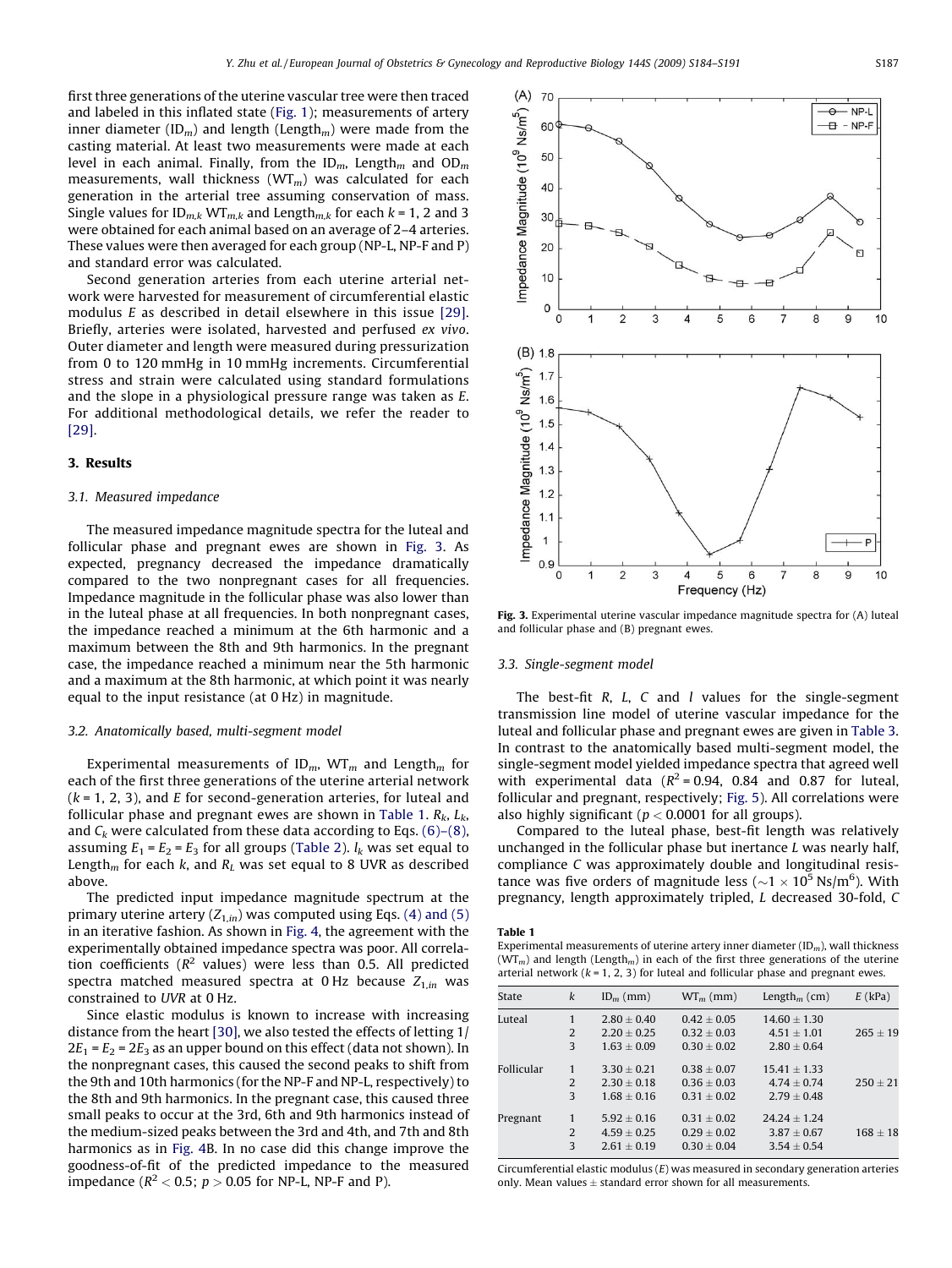)

## <span id="page-4-0"></span>Table 2

Parameters values for the multi-segment transmission line model in which, for each generation of the uterine arterial tree  $(k = 1, 2, 3)$ , longitudinal resistance and inertance, and transverse compliance  $(R, L,$  and  $C$ , respectively) per unit length  $(l)$ , were modeled with distributed elements based on experimental measurements.

| State      | k              | R/l<br>$(\times 10^9$ Ns/m <sup>6</sup> ) | L/l<br>$(\times 10^9$ Ns <sup>2</sup> /m <sup>6</sup> ) | C/l<br>$(\times 10^{-9} m^4/N)$ | $R_{L}$<br>$(x10^9$ Ns/m <sup>5</sup> |
|------------|----------------|-------------------------------------------|---------------------------------------------------------|---------------------------------|---------------------------------------|
| Luteal     |                | 2.58                                      | 0.39                                                    | 0.12                            |                                       |
|            | 2              | 6.78                                      | 0.63                                                    | 0.07                            |                                       |
|            | 3              | 22.5                                      | 1.14                                                    | 0.03                            | 490                                   |
| Follicular | 1              | 1.34                                      | 0.28                                                    | 0.22                            |                                       |
|            | $\overline{2}$ | 5.68                                      | 0.57                                                    | 0.08                            |                                       |
|            | 3              | 19.95                                     | 1.08                                                    | 0.04                            | 227                                   |
| Pregnant   | 1              | 0.13                                      | 0.09                                                    | 2.35                            |                                       |
|            | $\overline{2}$ | 0.36                                      | 0.14                                                    | 1.17                            |                                       |
|            | 3              | 3.42                                      | 0.45                                                    | 0.21                            | 12.5                                  |

Terminal downstream resistance  $(R_L)$  was calculated based on the primary artery input impedance at 0 Hz equal to the UVR. For the idealized branching structure assumed here,  $R_l = 8$  UVR.

increased 6-fold, and R remained small ( ${\sim}1 \times 10^5 \, \mathrm{Ns/m^6}$ ).  $R_L$ changed according to the measured changes in UVR by constraint.

## 3.4. Impedance shape and blood flow magnitude sensitivity analysis

To demonstrate the dependence of the shape of the impedance spectra on parameter values, we changed parameter values by plus or minus 20% of the original value (one at a time) and calculated the impedance spectra. Due to the large number of degrees of



Fig. 4. Experimental measurements (symbols) and multi-segment model prediction (line) of uterine vascular impedance magnitude for (A) luteal and follicular phase  $(R^2 = 0.30$  and 0.27, respectively;  $p > 0.05$ ) (B) and pregnant ewes  $(R^2 = 0.04)$ ;  $p > 0.05$ ). See Table 2 for parameter values.

### Table 3

Parameters values for the single-segment effective transmission line model in which longitudinal resistance and inertance, and transverse compliance (R, L, and C, respectively) per unit length (l), were modeled with distributed elements based on best-fit to the experimental measurements of uterine vascular impedance for luteal and follicular phase and pregnant ewes.

| $(\times 10^{9} \text{ Ns/m}^{6})$ $(\times 10^{9} \text{ Ns}^{2}/\text{m}^{6})$ $(\times 10^{-9} \text{ m}^{4}/\text{N})$ $(\times 10^{9} \text{ Ns/m}^{5})$ |
|---------------------------------------------------------------------------------------------------------------------------------------------------------------|
|                                                                                                                                                               |
|                                                                                                                                                               |
|                                                                                                                                                               |
|                                                                                                                                                               |

Best-fit was optimized over positive values of *l*, *R*, *L* and *C* with  $R_L$  = UVR by constraint.

freedom in the multi-segment model, we used the single-segment model and only present data for the luteal phase and pregnant spectra [\(Fig. 6\)](#page-5-0). As expected, increasing UVR (which is equal to  $R<sub>I</sub>$  in this case) increased the input resistance. Increasing UVR also decreased the minimum impedance value (near 7 Hz for luteal, 4 Hz for pregnant), presumably because large- and medium-sized arteries were more inflated due to the higher pressure. Decreasing UVR also decreased the variability in Z as a function of frequency (most obviously in the pregnant case; blue dashed line). Decreasing transverse arterial compliance C increased the magnitude of the minimum impedance and also shifted its location to a slightly higher frequency. It did not affect the magnitude of the input resistance or second peak magnitude (evident in the pregnant case). Finally, increasing the inertance L shifted the minimum impedance magnitude to a lower frequency and



Fig. 5. Experimental measurements (symbols) and single-segment effective model prediction (line) of uterine vascular impedance magnitude for (A) luteal and follicular phase ( $R^2$  = 0.93 and 0.82, respectively;  $p < 0.0001$ ) and (B) pregnant ewes  $(R^2 = 0.84; p < 0.0001)$ . See Table 3 for parameter values.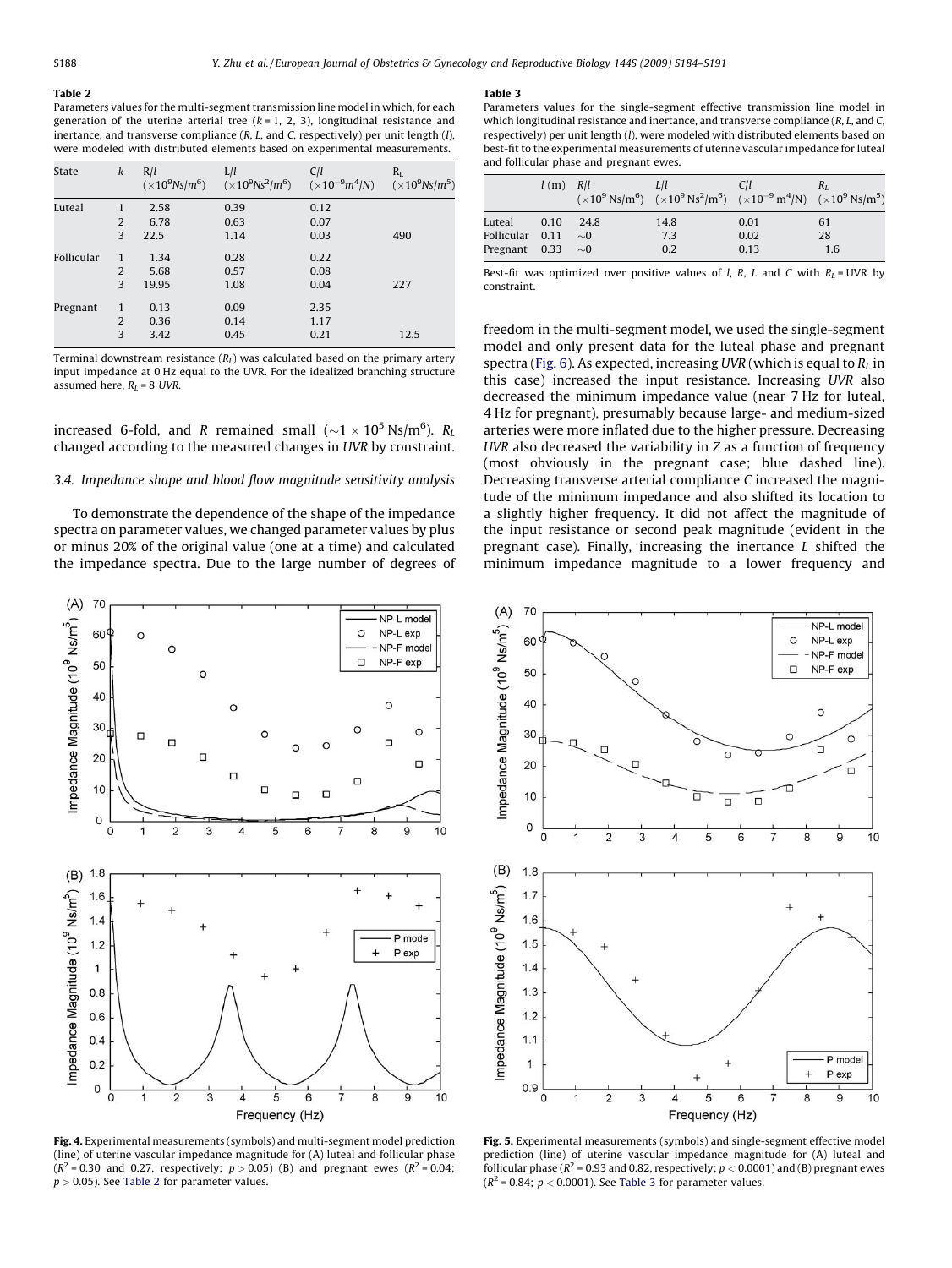<span id="page-5-0"></span>

Fig. 6. Predicted impedance spectra for  $(A-C)$  luteal phase and  $(D-F)$  pregnant ewes for variations in  $(A, D)$  UVR,  $(B, E)$  C and  $(D, F)$  L in the single-segment effective transmission line model. In each case, parameter values were varied by  $\pm 20\%$  of measured (UVR) or best-fit ([Table 3\)](#page-4-0) parameter values. Effects of increasing parameter values are shown with upward pointing arrows. Blue is 80% value; Red is 120% value.

increased its amplitude. Like C, it did not affect the magnitude of the input resistance or second peak magnitude. In general we found that the magnitude of the first minimum was determined by  $L/(UVR)$  and the frequencies of the first minimum and second peak were determined by 1/LC.

As a consequence of these changes in spectra, for any pressure waveform, the flow waveform into the uterine vasculature will change. To demonstrate, we imposed a sinusoidal pressure waveform at 2 Hz (HR = 120 bpm) with mean pressure of 100 mmHg and a pulse pressure of 40 mmHg. The resulting predicted mean UBF for the range of UVR, C and L values used above (Fig. 6) are shown in [Fig. 7.](#page-6-0) As expected, the mean UBF is strongly inversely dependent on UVR. Since decreasing C tends to increase impedance near 2 Hz, the consequence of decreasing C is to decrease blood flow for the same driving pressure. Changing L by  $\pm 20\%$  of the best-fit value has little effect on the impedance magnitude near  $2$  Hz, so varying  $L$  in this range has minimal effect on mean blood flow. Overall, the effects of these parameters in the luteal and follicular (not shown) phase and in pregnancy are similar.

## 4. Discussion

Here we present two transmission line models of the uterine vasculature in order to gain insight into the vascular size and stiffness changes that occur during the ovarian cycle and with pregnancy. Our major findings are that the effects of the ovarian cycle and pregnancy on the vasculature can be represented by decreased longitudinal and terminal resistance with a modest increase in compliance in the follicular phase (compared to the luteal phase) and more dramatic drops in longitudinal and terminal resistance and a significant increase in compliance with pregnancy.

We note that the anatomically based, multi-segment, symmetric branching transmission line model poorly predicted the measured impedance spectra for all groups (NP-L, NP-F and P). The values used to calculate the model parameters, including  $r_k$ ,  $h_k$ , and  $l_k$ , were measured directly from luteal and follicular phase and pregnant ewes in multiple branches in three generations of the arterial tree. However, we made several assumptions that likely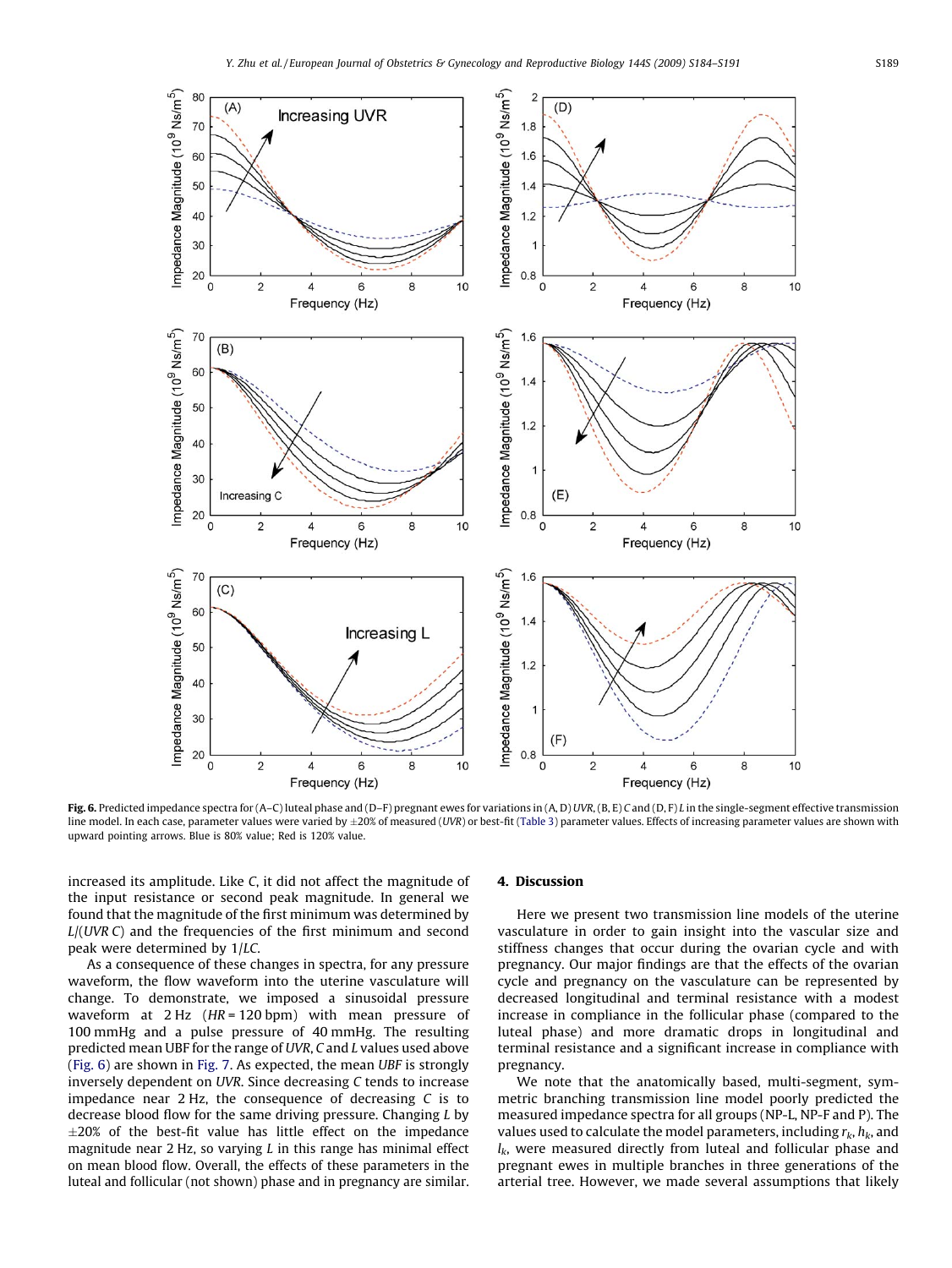<span id="page-6-0"></span>

Fig. 7. Predicted effects of variations in UVR, C and L on mean UBF for (A) luteal phase and (B) pregnant ewes. In each case, parameter values were varied by  $\pm 20\%$  of measured (UVR) or best-fit parameter values [\(Table 3\)](#page-4-0). Effects of increasing UVR are in blue, solid; effects of increasing C are in red, dashed; effects of increasing L are in green, dotted. Note difference in scale from (A) to (B).

decreased the accuracy of the multi-segment model predictions. First, we assumed a symmetric branching structure. As is evident from [Fig. 1,](#page-1-0) this assumption is not valid. However, creating ''patient-specific'' geometries in order to mimic an individual impedance spectrum was not the goal of this work. Here, we sought to understand the uterine vascular hemodynamic changes during the ovarian cycle and with pregnancy, which required some simplifications in anatomical structure. In future studies, we intend to test the ability of a multi-segment model to mimic the impedance in a single ewe based on detailed measurements from the uterine arterial network of that ewe. Second, we did not include arterial viscoelasticity or Womersley-type flow resistance as done by [\[31\]](#page-7-0) in the fetal circulation, for example. Finally, we only modeled three generations of the uterine arterial network. Modeling additional levels with measured or estimated size and stiffness values may improve accuracy.

Using a single-segment effective transmission line model and the method of least squares to obtain optimized parameter values enabled excellent fitting of the experimental hemodynamic data  $(R^2 > 0.8$  for all groups). We note that our optimization algorithm may have found local minima and not the global minima of the target functions. However, the changes in length predicted by the NP-L, NP-F and P optimizations agree well with our experimental data ([Table 1\)](#page-3-0), which suggests that the minima represent physiologically meaningful states. Furthermore, we ran the optimizations for several different sets of initial values and consistently obtained the set of best-fit parameter values reported here ([Table 3\)](#page-4-0).

The predicted uterine vascular changes in pregnancy – a decrease in  $R$  and increase in  $C$  – agree with our own experimental data ([Table 1](#page-3-0) and [\[29\]\)](#page-7-0) and others' data obtained in other species [\[12,13,32,33\]](#page-7-0). The effects of the ovarian cycle on uterine artery size or stiffness have not been as well studied. Our own experimental data have demonstrated that UVR decreases in the follicular phase compared to the luteal phase and secondary generation uterine artery elastic modulus tends to decrease as well ([Table 1](#page-3-0) and [\[29\]\)](#page-7-0). These findings are consistent with the single-segment effective model predictions that terminal load impedance decreases and compliance increases (somewhat) with the follicular phase. Our model results also suggest two other potential effects of the ovarian cycle on uterine arterial size and stiffness that warrant further investigation. First, the decrease in longitudinal resistance with minimal lengthening suggests that mid-size arteries – larger than resistance arteries and smaller than the main conduit arteries – dilate significantly in response to circulating hormone levels. Second, the 2-fold drop in inertance suggests an increase in arterial size at one or several levels in the arterial tree.

It is worth noting here that the single-segment model is an ''effective'' model; that is, it simulates the impedance spectra with parameter values that are devoid of physical meaning. In particular, considering Eqs.  $(6)$  and  $(7)$ , the changes in R and L predicted between the luteal and follicular phase ([Table 3\)](#page-4-0) cannot be explained by a change in radius in a single artery with the characteristics of the single-segment transmission line. Instead, R and L and also l and C represent bulk characteristics of the system and likely reflect changes in multiple or different segments of the actual uterine arterial tree. While these bulk characteristics are devoid of precise anatomical information, they do predict the hemodynamic behavior of the uterine arterial network during the ovarian cycle and with pregnancy, and may lead to clinically useful insights in cases of abnormal uterine arterial hemodynamics.

Finally, we investigated the impact of single model parameters on the shape of whole impedance spectra and mean blood flow. In accordance with linear transmission line theory, we found that the input resistance is determined by UVR, the magnitude of the first minimum is determined by  $L/(UVR)$ , and the frequencies of the first minimum and second peak are determined by  $1/LC$ . In the frequency range of the normal sheep heart rate  $({\sim}2$  Hz) [\[34\],](#page-7-0) mean UBF decreases with increasing UVR, increases with increasing C, and decreases slightly with increasing  $L$  in both the luteal phase and with pregnancy. These findings are in accordance with prior data showing that transformation of the uteroplacental bed (to decrease UVR) and remodeling of large arteries (to increase compliance and diameter) [\[12,13,32,33,35–37\]](#page-7-0) are all important to the dramatic increase in blood flow that accompanies a healthy pregnancy.

# 5. Conclusion

In this study, electrical analog transmission line models were used to simulate the input impedance of the ovine uterine vascular circulation for nonpregnant and pregnant conditions. Two models, including an anatomically based, multi-segment, symmetric branching model with parameter values based on experimental measurements and a single-segment effective model with parameter values based on optimization to measured impedance spectra, were developed. The impedance characteristics of the uterine circulation were better simulated by the latter method for all conditions. The variations in the parameter values over the ovarian cycle and with pregnancy were in agreement with